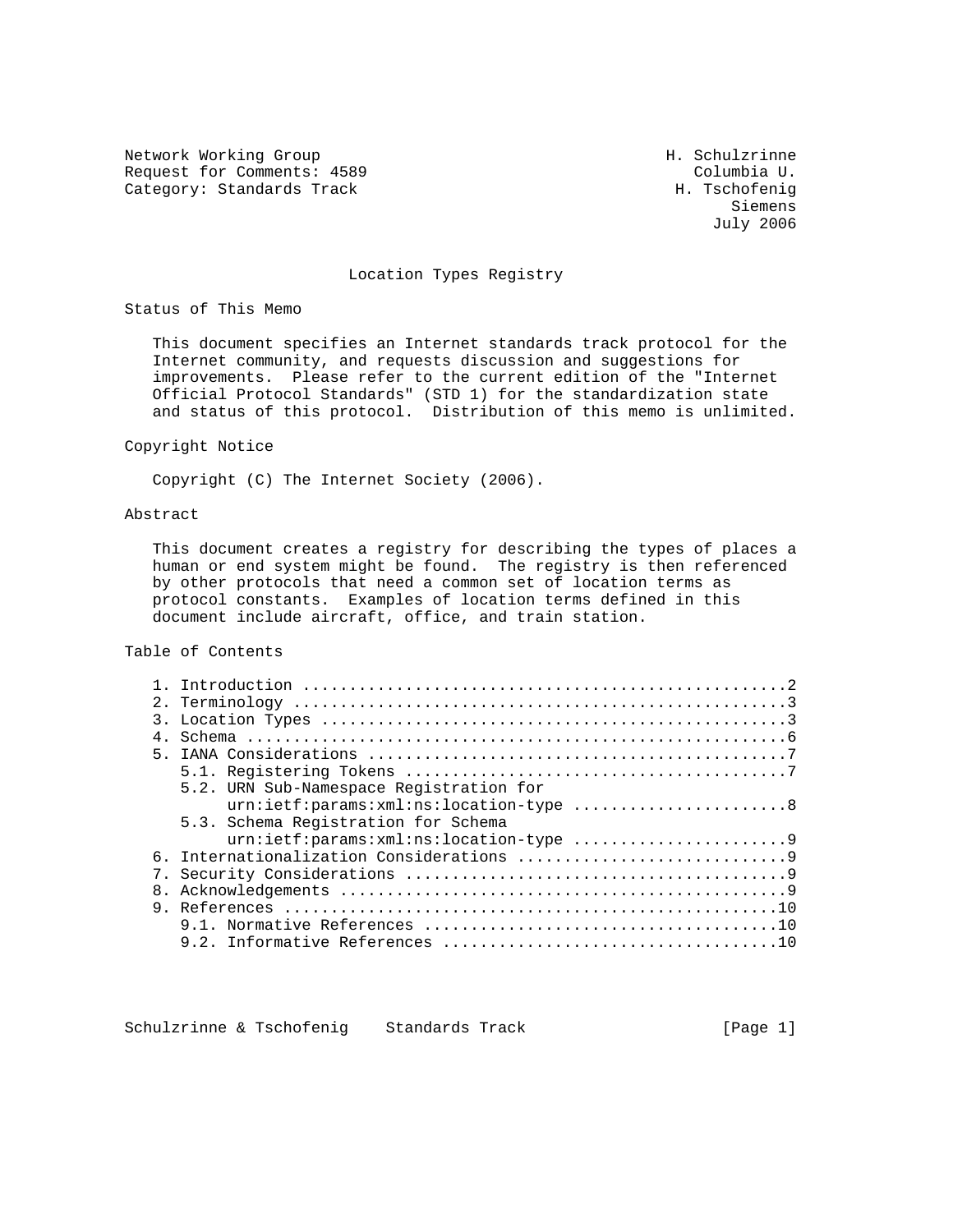# 1. Introduction

 This document creates a registry for location type tokens. We anticipate that the network, through configuration or management protocols, tells a mobile device what kind of location it finds itself in. The device and associated software can then tailor its behavior to the environment. For example, this document defines the terms "classroom", "place-of-worship", and "theater". A considerate owner of a cell phone might program the device to switch from ringer to vibrate mode in such environments. Just knowing the geographic location, be it as civic (street address) or geospatial coordinates, would generally not allow the device to make a similar decision.

 Naturally, the number of descriptive terms for physical environments is almost unbounded. This registry tries to identify common terms that are likely to be useful for communications devices and for controlling and guiding communications behavior. The terms roughly correspond to the level of details of location descriptions and icons found on geographic maps, for example, and are meant to be in common use across a variety of cultures and countries. The registration process described in the IANA Considerations section allows this list to be extended as needed, while aiming to prevent an unnecessary explosion in the registry.

 The use of tokens (i.e., protocol constants) makes it easier to build systems across multiple languages. A user interface can readily translate a finite set of tokens to user-appropriate textual or iconic representations. Protocols using this registry are encouraged to provide additional mechanisms to accommodate location types not currently registered via free-text fields with appropriate language and character set labeling.

 The terms defined in this registry do not attempt to provide a hierarchy of location descriptions, except in certain special cases. For example, the term "restaurant" is defined to include the term "cafe", and the term "public" encompasses a range of descriptors, as noted below. The registry makes these more generic terms available as often the more detailed distinctions may not be available, or privacy concerns suggest the use of less precise terms that are still sufficient to guide communications behavior or evaluate the source of a phone call or message, say.

 In many cases, a location might be described by multiple terms that apply at the same time. For example, the combination of "restaurant" and "airport" is immediately recognizable. This registry makes no attempt to limit the number of terms that can be used to describe a single place or to restrict what combinations are allowed, given that there are few combinations that are physically impossible. Common

Schulzrinne & Tschofenig Standards Track (Page 2)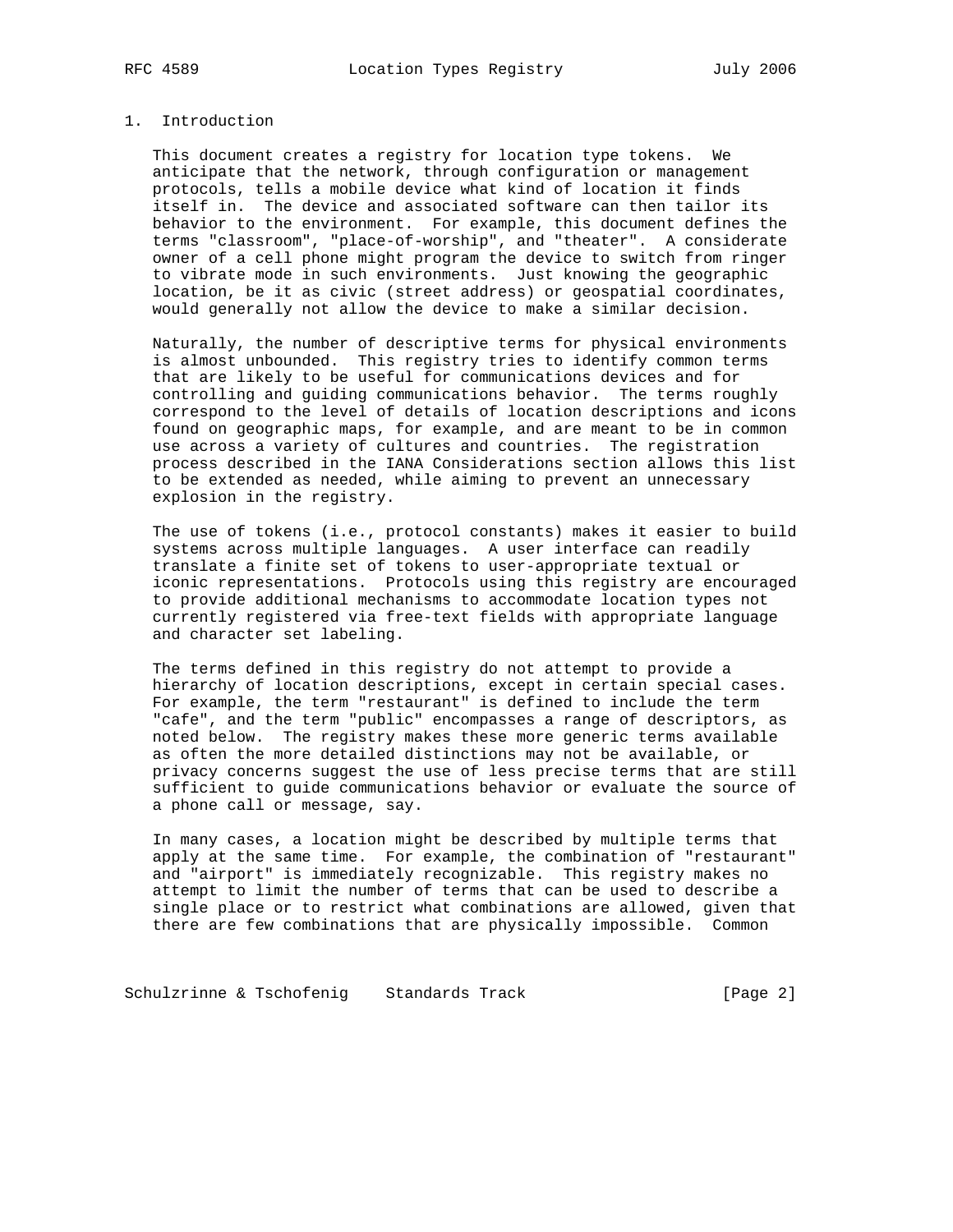sense is probably a better guide here; the authors would not want to rule out creative business models such as combinations of "parking" and "restaurant" or "bar" and "hospital". The number of terms that can be used within the same protocol element is left to the protocol description.

 This document does not describe how the values of the registry are to be used, as this description is provided by other documents. For example, [5] describes options for carrying civic address information, including the place type attributes listed in this document, using the Dynamic Host Configuration Protocol (DHCPv4 and DHCPv6). A usage for Remote Authentication Dial-In User Service (RADIUS) is described in [6], where this information is conveyed from the RADIUS client to the RADIUS server. Rich presence (RPID [4]) also utilizes the values of the location types registry.

2. Terminology

 The key words "MUST", "MUST NOT", "REQUIRED", "SHALL", "SHALL NOT", "SHOULD", "SHOULD NOT", "RECOMMENDED", "MAY", and "OPTIONAL" in this document are to be interpreted as described in [1].

3. Location Types

 This section describes types of locations where an entity is located. The entity is not further specified and can be a person or an object such as a network access point or end system.

- aircraft: A device that is used or intended to be used for flight in the air, such as an airplane, helicopter, gyroplane, glider, or lighter-than-air devices like a balloon.
- airport: A place from which aircrafts operate, such as an airport or heliport.
- arena: Enclosed area used for sports events.
- automobile: An automotive vehicle, usually four-wheeled, designed for passenger transportation, such as a car.
- bank: Business establishment in which money is kept for saving, commercial purposes, is invested, supplied for loans, or exchanged.

bar: A bar or saloon.

 bicycle: A vehicle with two wheels tandem, a steering handle, a saddle seat, and pedals by which it is propelled.

Schulzrinne & Tschofenig Standards Track (Page 3)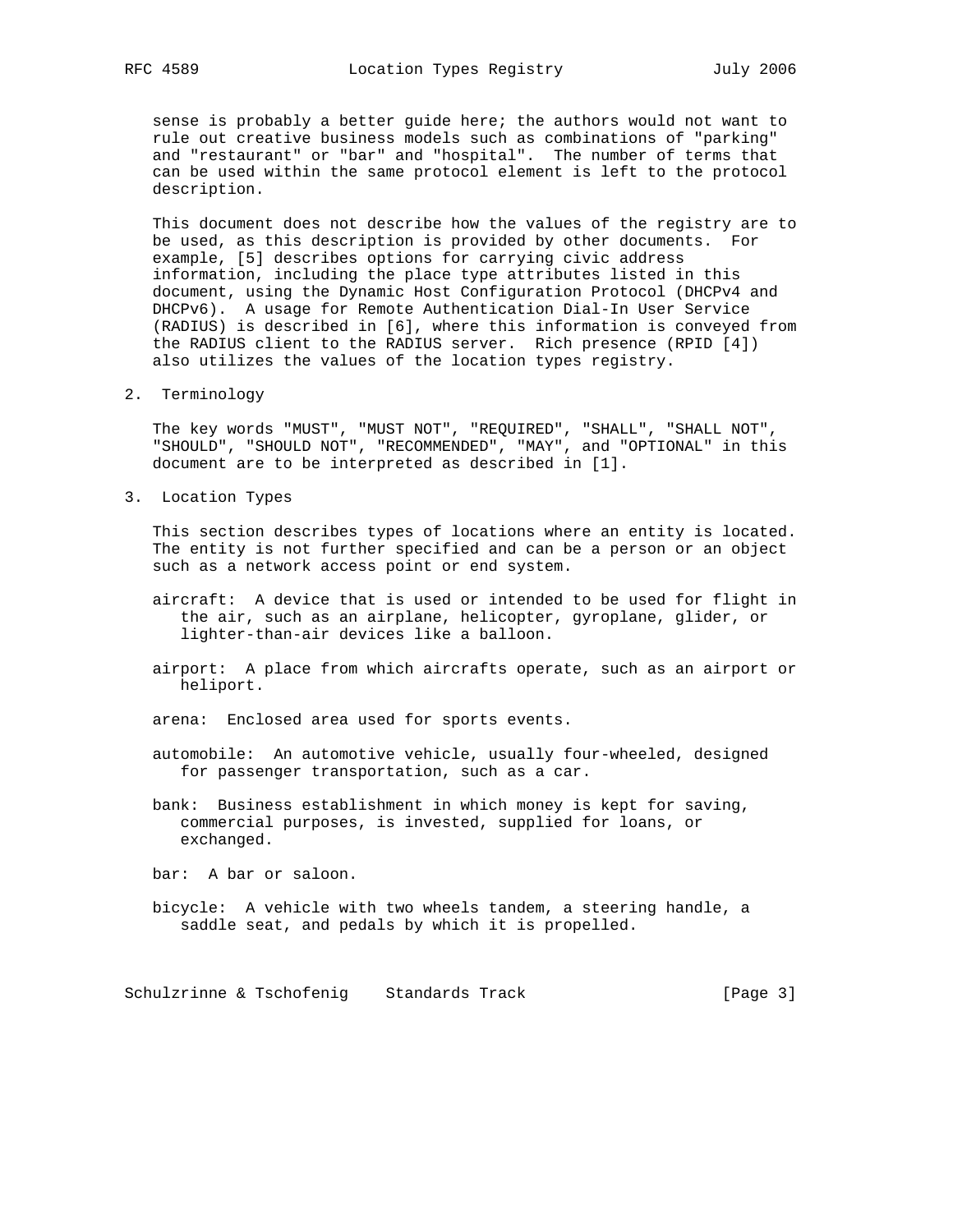bus: A large motor vehicle designed to carry passengers.

- bus-station: Terminal that serves bus passengers, such as a bus depot or bus terminal.
- cafe: Usually a small and informal establishment that serves various refreshments (such as coffee); coffee shop.

classroom: Academic classroom or lecture hall.

club: Dance club, nightclub, or discotheque.

construction: Construction site.

convention-center: Convention center or exhibition hall.

 government: Government building, such as those used by the legislative, executive, or judicial branches of governments, including court houses, police stations, and military installations.

 hospital: Hospital, hospice, medical clinic, mental institution, or doctor's office.

hotel: Hotel, motel, inn, or other lodging establishment.

- industrial: Industrial setting, such as a manufacturing floor or power plant.
- library: Library or other public place in which literary and artistic materials, such as books, music, periodicals, newspapers, pamphlets, prints, records, and tapes, are kept for reading, reference, or lending.

motorcycle: A two-wheeled automotive vehicle, including a scooter.

office: Business setting, such as an office.

other: A place without a registered place type representation.

 outdoors: Outside a building, in or into the open air, such as a park or city streets.

parking: A parking lot or parking garage.

 place-of-worship: A religious site where congregations gather for religious observances, such as a church, chapel, meetinghouse, mosque, shrine, synagogue, or temple.

Schulzrinne & Tschofenig Standards Track [Page 4]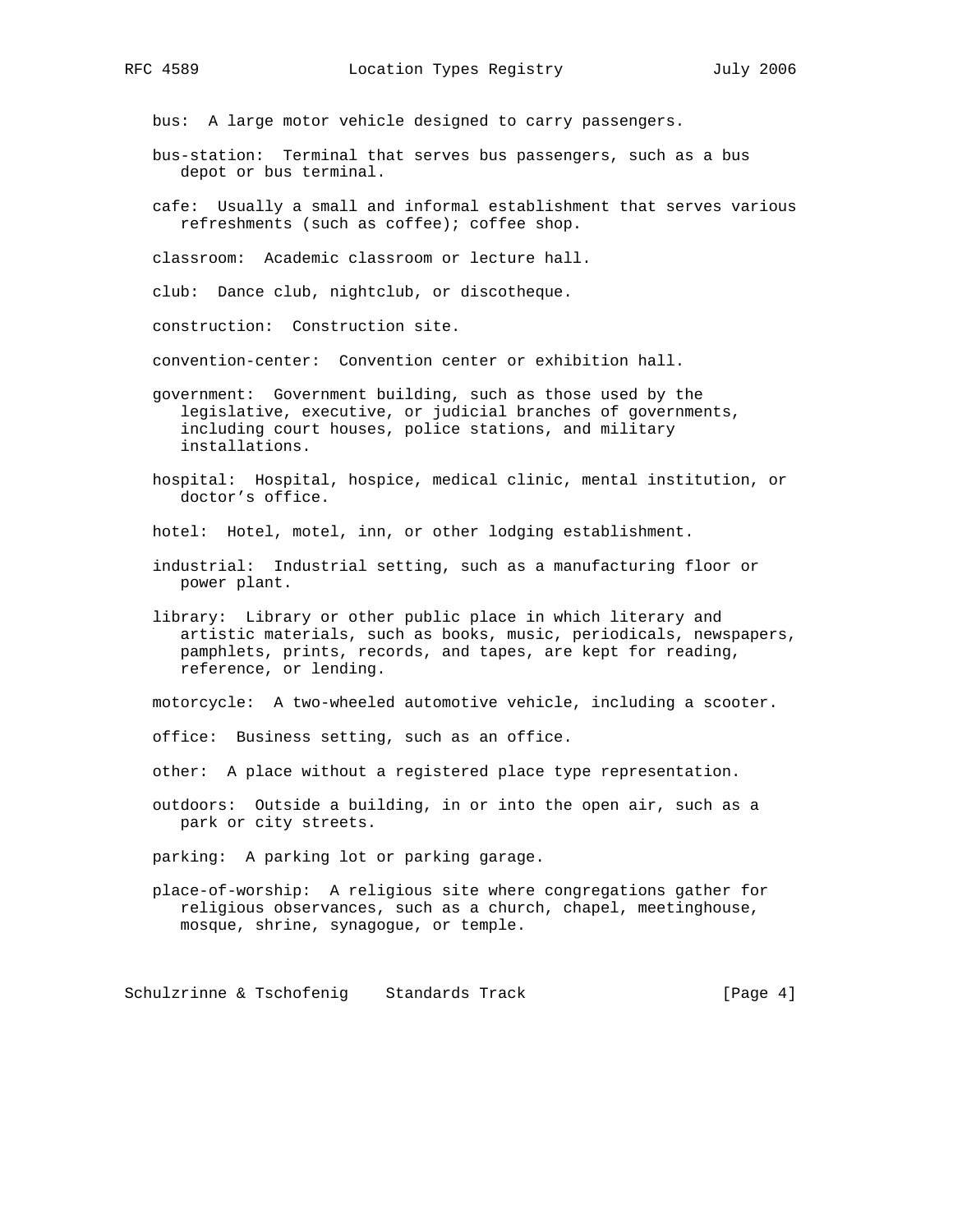- prison: Correctional institution where persons are confined while on trial or for punishment, such as a prison, penitentiary, jail, brig.
- public: Public area such as a shopping mall, street, park, public building, train station, or airport or in public conveyance such as a bus, train, plane, or ship. This general description encompasses the more precise descriptors 'street', 'public transport', 'aircraft', 'bus', 'bus-station', 'train', 'train station', 'airport', 'shopping-area', 'outdoors', and 'watercraft'.
- public-transport: Any form of public transport, including aircraft, bus, train, or ship.
- residence: A private or residential setting, not necessarily the personal residence of the entity, e.g., including a friend's home.
- restaurant: Restaurant, coffee shop, or other public dining establishment.
- school: School or university property, but not necessarily a classroom or library.
- shopping-area: Shopping mall or shopping area. This area is a large, often enclosed, shopping complex containing various stores, businesses, and restaurants usually accessible by common passageways.
- stadium: Large, usually open structure for sports events, including a racetrack.
- store: Place where merchandise is offered for sale, such as a shop.
- street: A public thoroughfare, such as an avenue, street, alley, lane, or road, including any sidewalks.
- theater: Theater, lecture hall, auditorium, classroom, movie theater, or similar facility designed for presentations, talks, plays, music performances, and other events involving an audience.
- train: Train, monorail, maglev, cable car, or similar conveyance.
- train-station: Terminal where trains load or unload passengers or goods; railway station, railroad station, railroad terminal, train depot.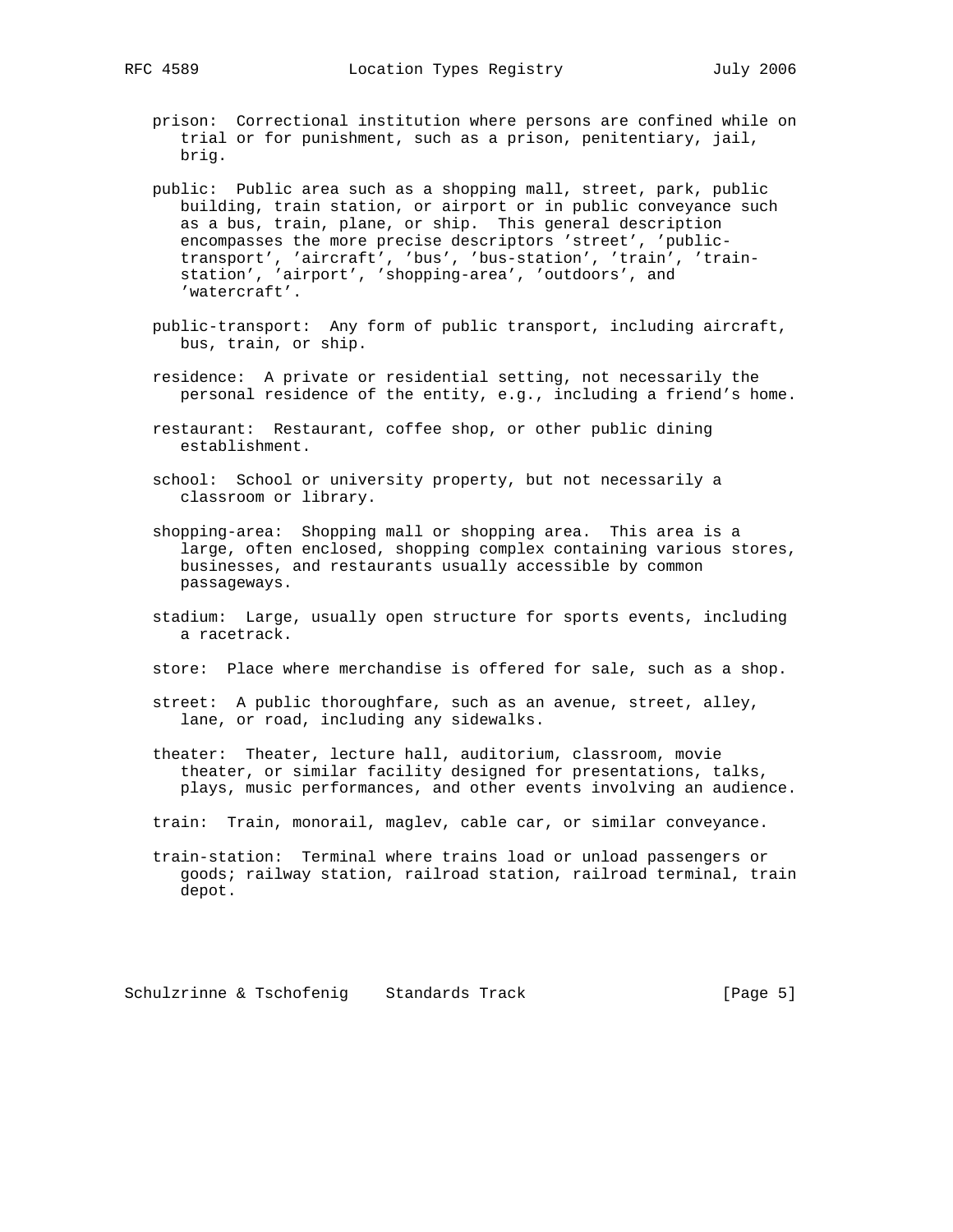truck: An automotive vehicle suitable for hauling, used primarily to carry goods rather than people.

 underway: In a land-, water-, or aircraft that is underway (in motion).

unknown: The type of place is unknown.

- warehouse: Place in which goods or merchandise are stored, such as a storehouse or self-storage facility.
- water: In, on, or above bodies of water, such as an ocean, lake, river, canal, or other waterway.

watercraft: On a vessel for travel on water such as a boat or ship.

4. Schema

 This registry can be used in two ways, first, as a list of tokens, to be referenced by appropriate protocols that accept textual tokens, and second, as a schema, with its own namespace, referenced by other schema, either explicitly or via namespace="##other".

```
 <?xml version="1.0" encoding="UTF-8"?>
 <xs:schema targetNamespace="urn:ietf:params:xml:ns:location-type"
   xmlns="urn:ietf:params:xml:ns:location-type"
   xmlns:xs="http://www.w3.org/2001/XMLSchema"
    elementFormDefault="qualified"
   attributeFormDefault="unqualified">
```
<xs:complexType name="empty"/>

```
 <xs:complexType name="Note_t">
  <xs:simpleContent>
    <xs:extension base="xs:string">
       <xs:attribute ref="xml:lang"/>
     </xs:extension>
   </xs:simpleContent>
 </xs:complexType>
```

```
 <xs:element name="aircraft" type="empty" />
 <xs:element name="airport" type="empty" />
 <xs:element name="arena" type="empty" />
 <xs:element name="automobile" type="empty" />
 <xs:element name="bank" type="empty" />
 <xs:element name="bar" type="empty" />
 <xs:element name="bicyle" type="empty" />
 <xs:element name="bus" type="empty" />
```
Schulzrinne & Tschofenig Standards Track [Page 6]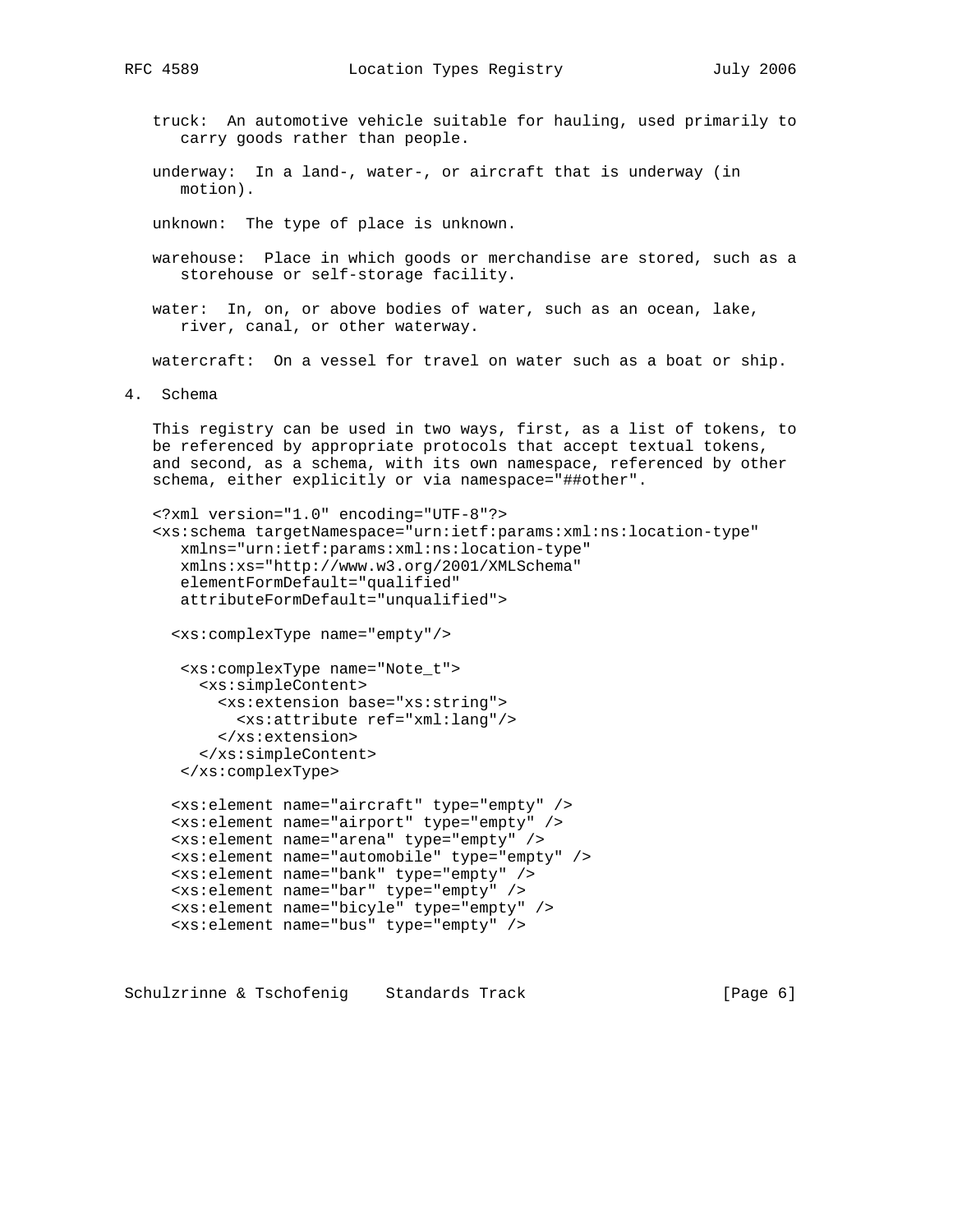```
 <xs:element name="bus-station" type="empty" />
 <xs:element name="cafe" type="empty" />
 <xs:element name="classroom" type="empty" />
 <xs:element name="club" type="empty" />
 <xs:element name="construction" type="empty" />
 <xs:element name="convention-center" type="empty" />
 <xs:element name="government" type="empty" />
 <xs:element name="hospital" type="empty" />
 <xs:element name="hotel" type="empty" />
 <xs:element name="industrial" type="empty" />
 <xs:element name="library" type="empty" />
 <xs:element name="motorcycle" type="empty" />
 <xs:element name="office" type="empty" />
 <xs:element name="other" type="Note_t"/>
 <xs:element name="outdoors" type="empty" />
 <xs:element name="parking" type="empty" />
 <xs:element name="place-of-worship" type="empty" />
 <xs:element name="prison" type="empty" />
 <xs:element name="public" type="empty" />
 <xs:element name="public-transport" type="empty" />
 <xs:element name="residence" type="empty" />
 <xs:element name="restaurant" type="empty" />
 <xs:element name="school" type="empty" />
 <xs:element name="shopping-area" type="empty" />
 <xs:element name="stadium" type="empty" />
 <xs:element name="store" type="empty" />
 <xs:element name="street" type="empty" />
 <xs:element name="theater" type="empty" />
 <xs:element name="train" type="empty" />
 <xs:element name="train-station" type="empty" />
 <xs:element name="truck" type="empty" />
 <xs:element name="underway" type="empty" />
 <xs:element name="unknown" type="empty" />
 <xs:element name="warehouse" type="empty" />
 <xs:element name="water" type="empty" />
 <xs:element name="watercraft" type="empty" />
```
</xs:schema>

## 5. IANA Considerations

## 5.1. Registering Tokens

 This document creates new IANA registries for location types as listed in Section 3, starting with 'aircraft' and finishing with 'watercraft'.

 IANA will maintain this registry both in the form of an XML schema and a list of tokens, with the same content.

Schulzrinne & Tschofenig Standards Track [Page 7]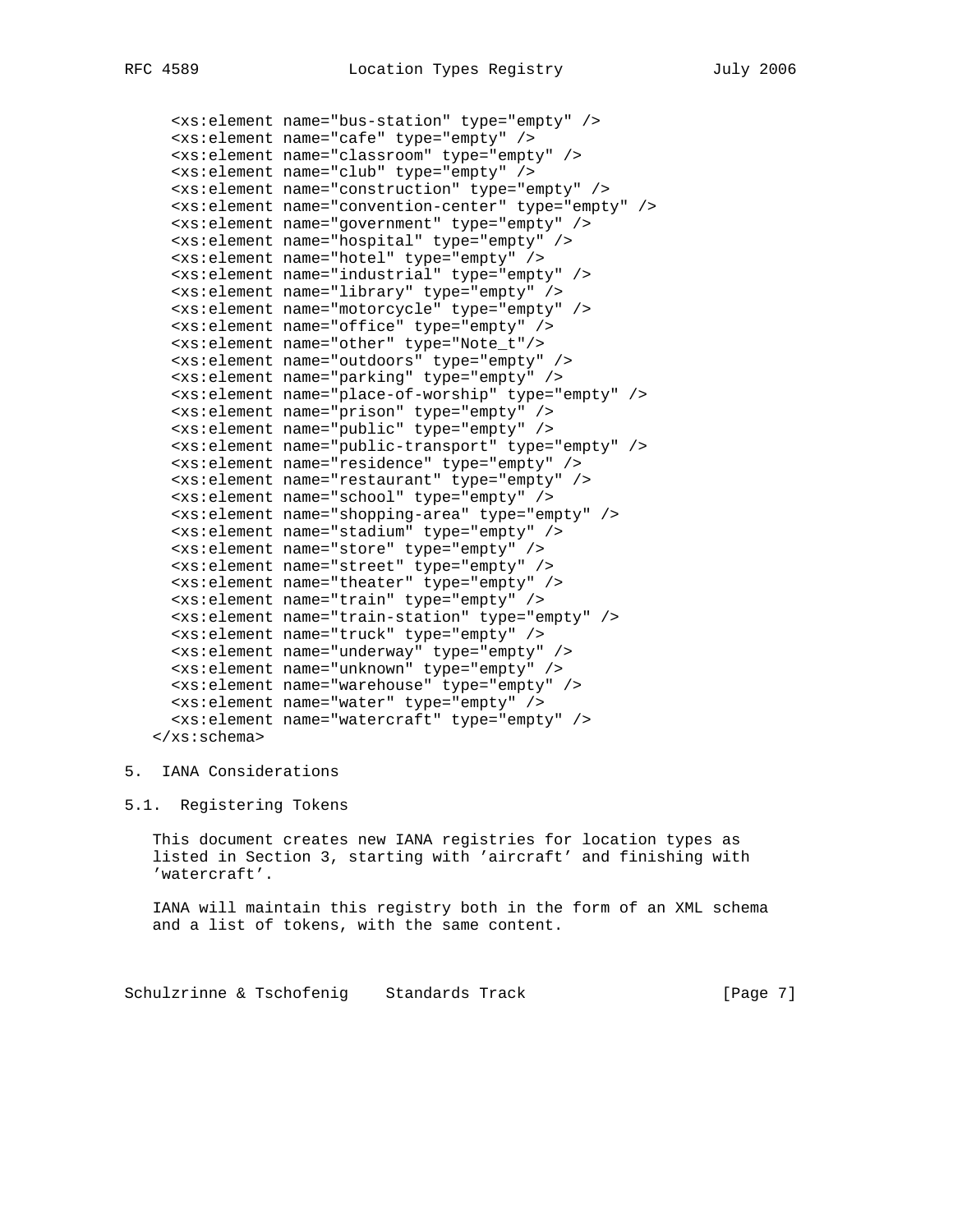Following the policies outline in RFC 2434 [2], new tokens are assigned after Expert Review. The Expert Reviewer will generally consult the IETF GeoPRIV working group mailing list or its designated successor. Updates or deletions of tokens from the registration follow the same procedures.

 The expert review should be guided by a few common sense considerations. For example, tokens should not be specific to a country, region, organization, or company; they should be well defined and widely recognized. The expert's support of IANA will include providing IANA with the new token(s) when the update is provided only in the form of a schema, and providing IANA with the new schema element(s) when the update is provided only in the form of a token.

 To ensure widespread usability across protocols, tokens MUST follow the character set restrictions for XML Names [3].

 Each registration must include the name of the token and a brief description similar to the ones offered herein for the initial registrations contained this document:

Token Identifier: Identifier of the token.

- Description: Brief description indicating the meaning of the token, including one or more examples where the term encompasses several more precise terms.
- XML namespace: Tokens MAY be used as elements within other appropriate XML documents. Each token lists the namespace it is part of, typically urn:ietf:params:xml:ns:location-type:ext, where 'ext' is the name of the extension.

 Note that the usage of these tokens is not limited to XML and the 'Token Identifier' is the XML element content and not the XML element name.

- 5.2. URN Sub-Namespace Registration for urn:ietf:params:xml:ns:location-type
	- URI: urn:ietf:params:xml:ns:location-type
	- Description: This is the XML namespace for XML elements defined by RFC4589 to describe location types within XML documents.
	- Registrant Contact: IETF, GEOPRIV working group, geopriv@ietf.org, Henning Schulzrinne, hgs@cs.columbia.edu

Schulzrinne & Tschofenig Standards Track [Page 8]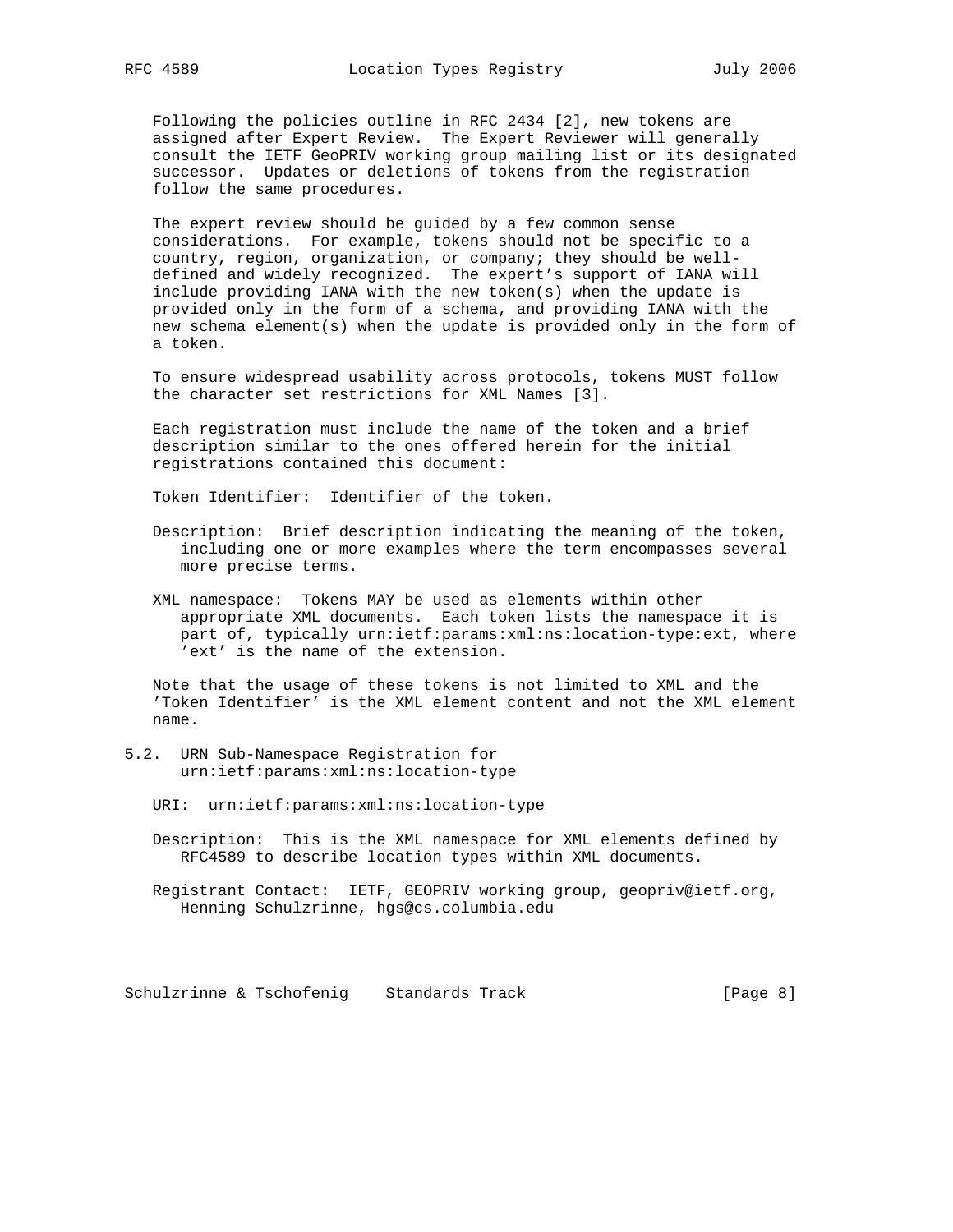XML:

```
 BEGIN
   <?xml version="1.0"?>
   <!DOCTYPE html PUBLIC "-//W3C//DTD XHTML Basic 1.0//EN"
   "http://www.w3.org/TR/xhtml-basic/xhtml-basic10.dtd">
   <html xmlns="http://www.w3.org/1999/xhtml
   <head>
        <meta http-equiv="content-type"
        content="text/html;charset=iso-8859-1"/>
        <title>Location Types Registry</title>
   </head>
   <body>
       <h1>Namespace for Location Types</h1>
       <h2>urn:ietf:params:xml:ns:location-type</h2>
       <p>See <a href="ftp://ftp.rfc-editor.org/in-notes/rfc4589.txt">
          RFC4589</a>.</p>
    </body>
    </html>
   END
```
5.3. Schema Registration for Schema urn:ietf:params:xml:ns:location-type

URI: urn:ietf:params:xml:ns:location-type

Registrant Contact: IESG

XML: See Section 4

6. Internationalization Considerations

 The location type values listed in this document MUST NOT be presented to the user. The values therefore have the characteristic of tokens or tags and no internationalization support is required.

7. Security Considerations

 This document defines a registry for location types and as such does not raise security issues.

8. Acknowledgements

 Vijay Gurbani, Paul Kyzivat, and Jonathan Rosenberg contributed to RPID [4], which led to the location types listed in this document. Many thanks to Harald Alvestrand, Frank Ellermann, Bill Fenner, Ted Hardie, David Kessens, Allison Mankin, Jon Peterson, and Sam Hartman for their suggestions. Rick Jones pointed us to the Global Justice

Schulzrinne & Tschofenig Standards Track [Page 9]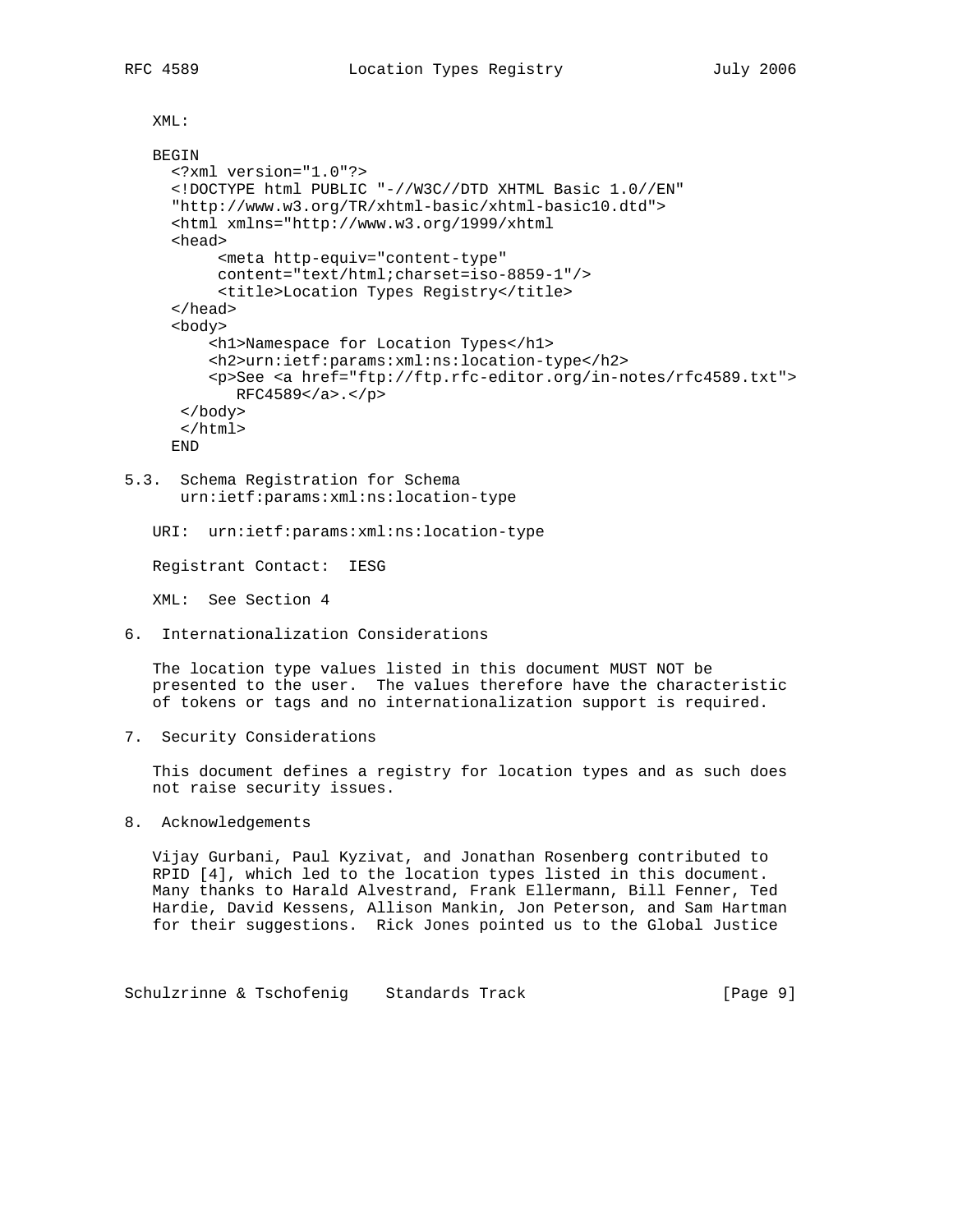XML work (see http://it.ojp.gov/jxdm/) that helped us to add more values to the location registry.

 Some of the definitions are derived from the Merriam-Webster Online Dictionary.

- 9. References
- 9.1. Normative References
	- [1] Bradner, S., "Key words for use in RFCs to Indicate Requirement Levels", BCP 14, RFC 2119, March 1997.
	- [2] Narten, T. and H. Alvestrand, "Guidelines for Writing an IANA Considerations Section in RFCs", BCP 26, RFC 2434, October 1998.
	- [3] Sperberg-McQueen, C., Maler, E., Bray, T., Paoli, J., and F. Yergeau, "Extensible Markup Language (XML) 1.0 (Third Edition)", World Wide Web Consortium Recommendation http://www.w3.org/TR/2004/REC-xml-20040204, February 2004.
- 9.2. Informative References
	- [4] Schulzrinne, H., "RPID: Rich Presence Extensions to the Presence Information Data Format (PIDF)", Work in Progress, December 2005.
	- [5] Schulzrinne, H., "Dynamic Host Configuration Protocol (DHCPv4 and DHCPv6) Option for Civic Addresses Configuration Information", Work in Progress, January 2006.
	- [6] Tschofenig, H., "Carrying Location Objects in RADIUS", Work in Progress, March 2006.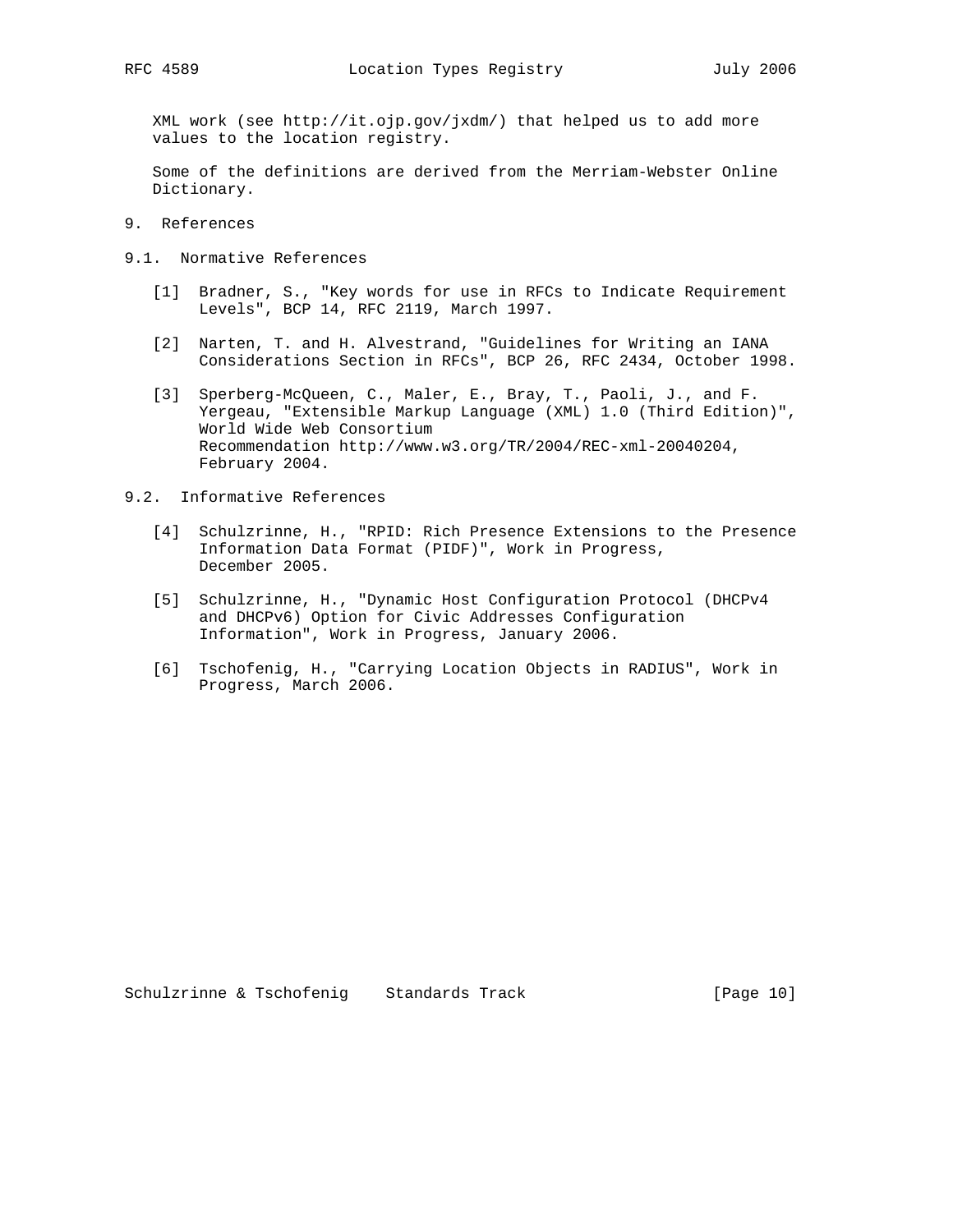Authors' Addresses

 Henning Schulzrinne Columbia University Department of Computer Science 450 Computer Science Building New York, NY 10027 USA

 Phone: +1 212 939 7042 EMail: schulzrinne@cs.columbia.edu URI: http://www.cs.columbia.edu/˜hgs

 Hannes Tschofenig Siemens Otto-Hahn-Ring 6 Munich, Bavaria 81739 Germany

 EMail: Hannes.Tschofenig@siemens.com URI: http://www.tschofenig.com